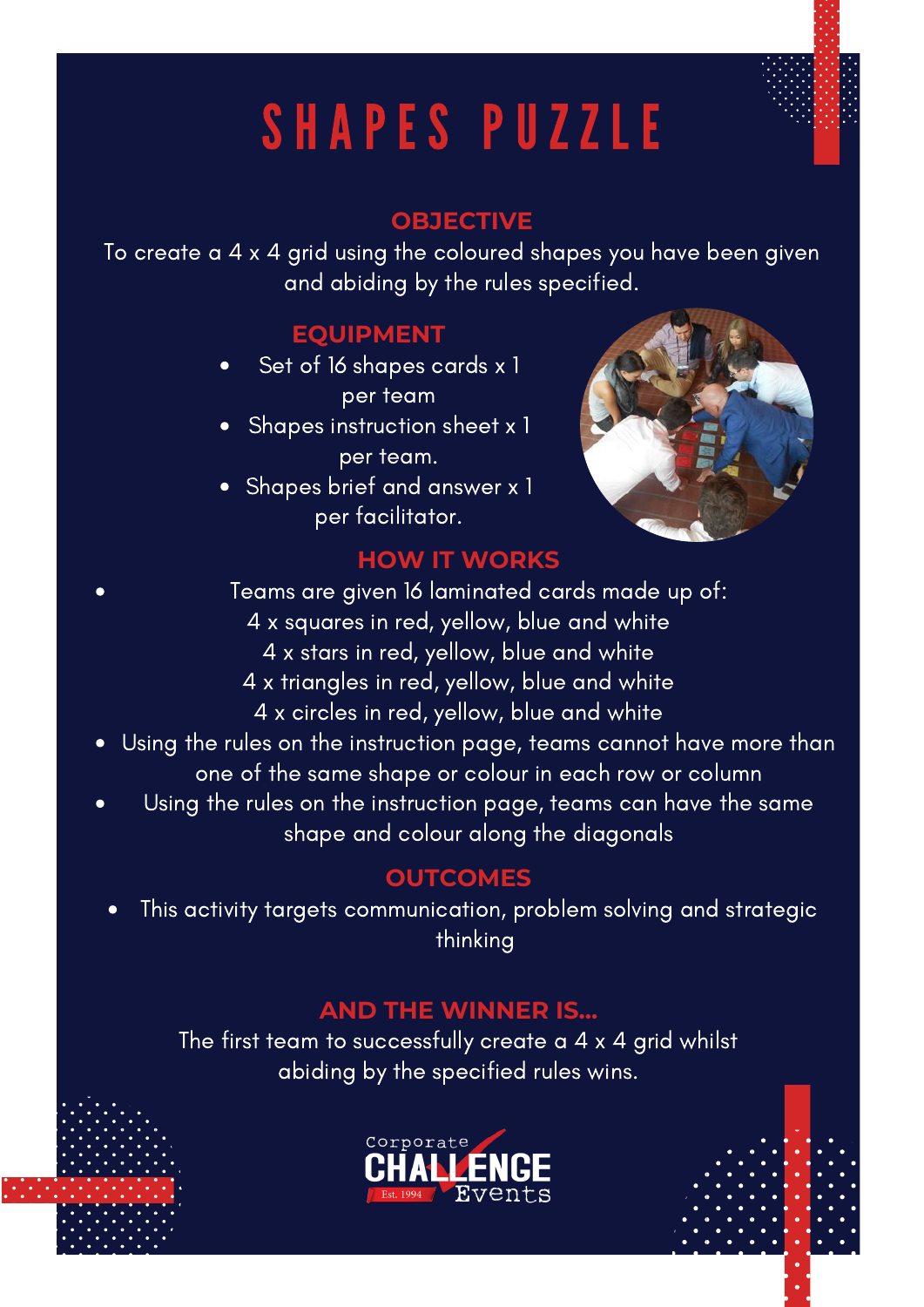# SHAPES PUZZLE

## **RULES**

Your group's task at this activity is to solve the following puzzle using the coloured shapes below.

You must create a 4 x 4 grid using the coloured shapes you have been given.

You cannot have more than one of the same shape in each row



You cannot have more than one of the same colour in each row or column



You can have the same shape and colour along the diagonals





 $\left\langle \cdot , \cdot \right\rangle$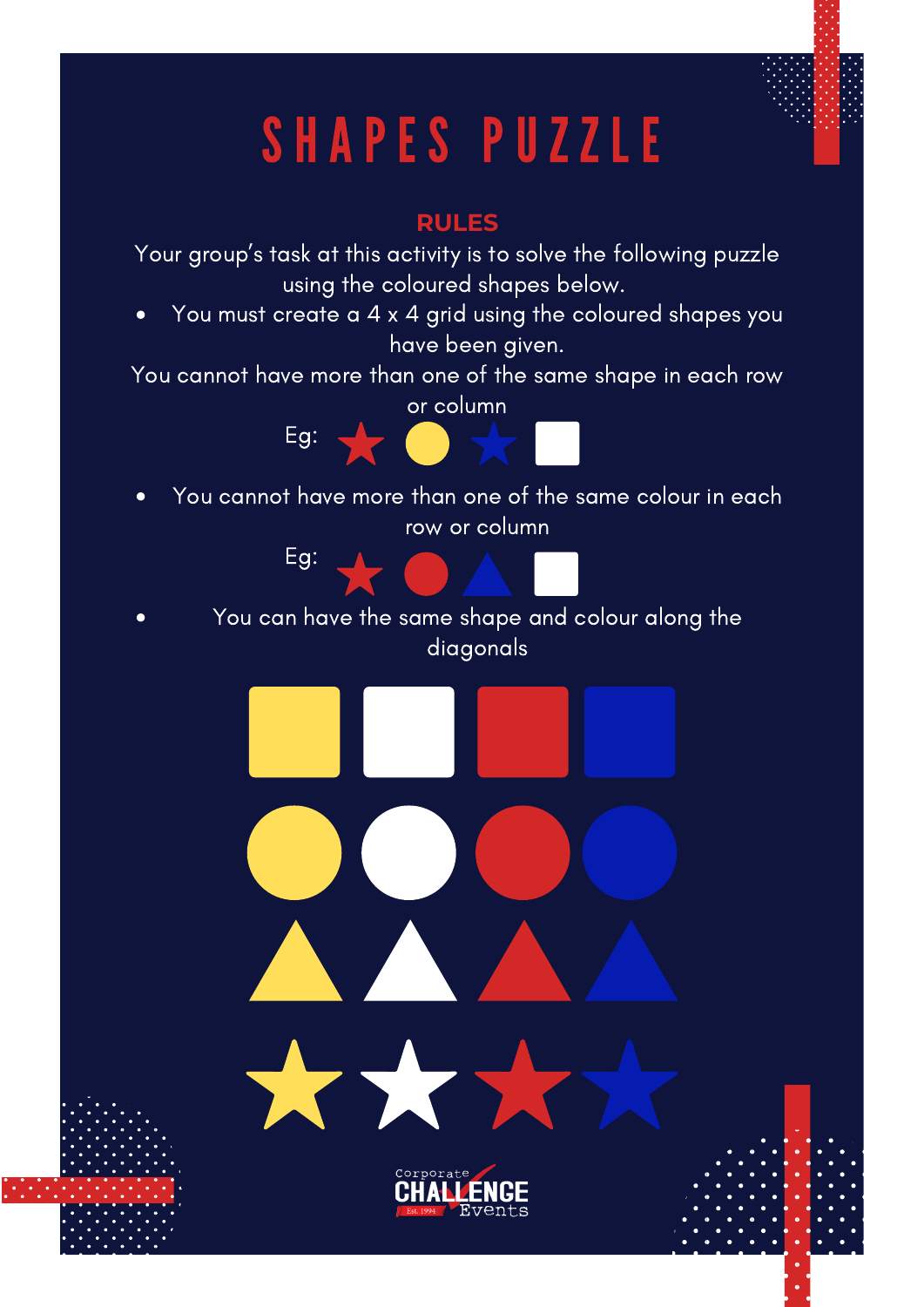